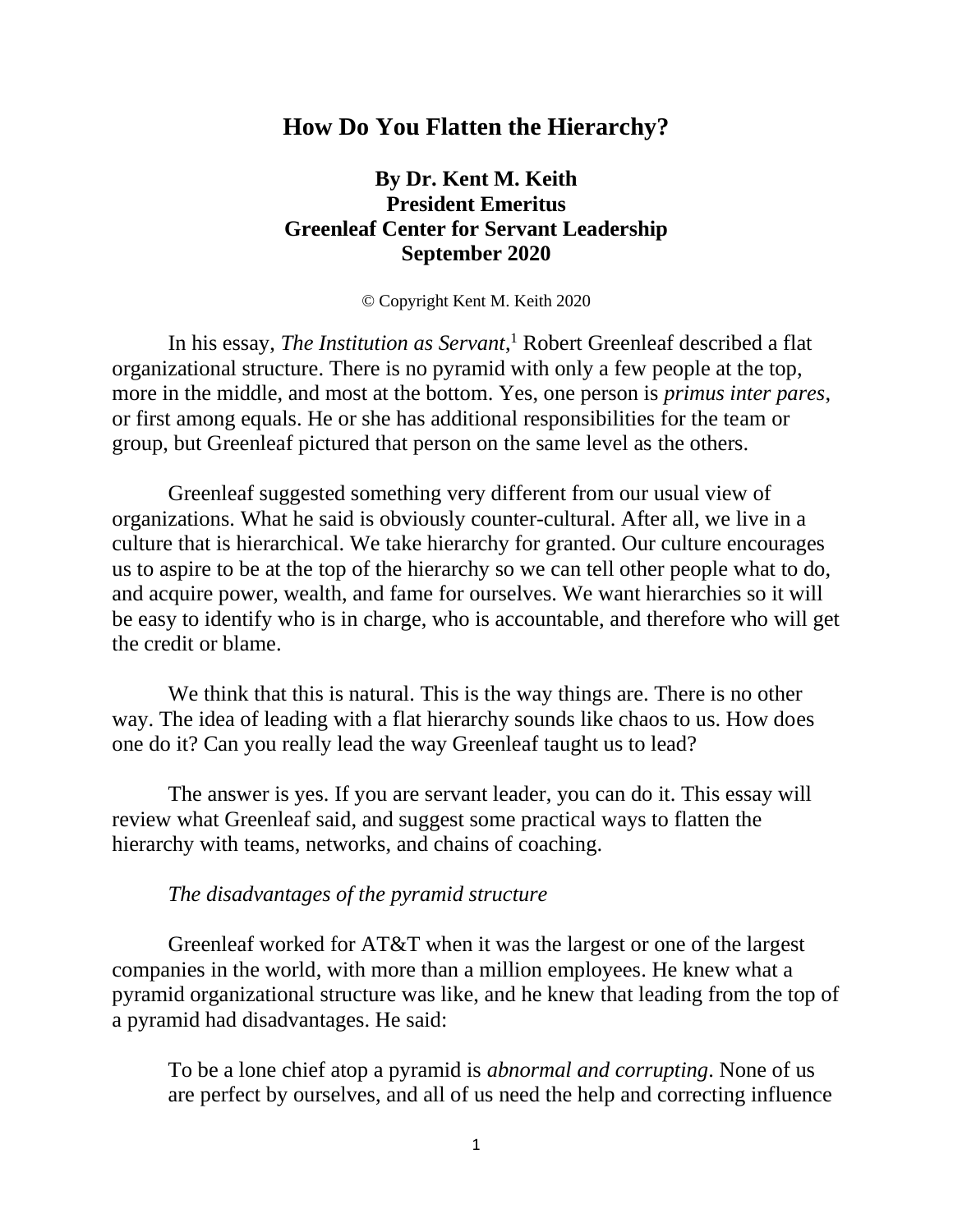of close colleagues. When someone is moved atop a pyramid, that person no longer has colleagues, only subordinates.<sup>2</sup>

In the traditional pyramid hierarchy, it is hard for the chief to get good information. There are some things that the chief doesn't know because nobody will tell the chief. Greenleaf said: "Even the frankest and bravest of subordinates do not talk with their boss in the same way that they talk with colleagues who are equals, and normal communication patterns become warped…"<sup>3</sup>

It is also hard for the chief to test out new ideas. As Greenleaf observed:

The pyramidal structure weakens informal links, dries up channels of honest reaction and feedback, and creates limiting chief-subordinate relationships which, at the top, can seriously penalize the whole organization…

A self-protective *image of omniscience* often evolves from these warped and filtered communications. This in time defeats any leader by causing a distortion of judgment, for one's judgment is often best sharpened through interaction with others who are free to challenge and criticize.<sup>4</sup>

Every time the chief suggests something, everyone agrees. The chief doesn't get honest feedback. Nobody challenges the chief. As a result, the chief thinks he is brilliant.

And then there is that old saying that it is lonely at the top. Greenleaf agreed. He said:

Those persons who are atop the pyramids often suffer from a very real *loneliness*. They cannot be sure enough of the motives of those with whom they must deal, and they are not on the grapevine. Most of what they know is what other people choose to tell them. They often do not know what everybody else knows, informally.<sup>5</sup>

Because it is hard to get good information or test new ideas; because it is easy to succumb to the image of omniscience; and because it is lonely at the top, it is hard for the chief to know what is going on. Who is doing what, and why?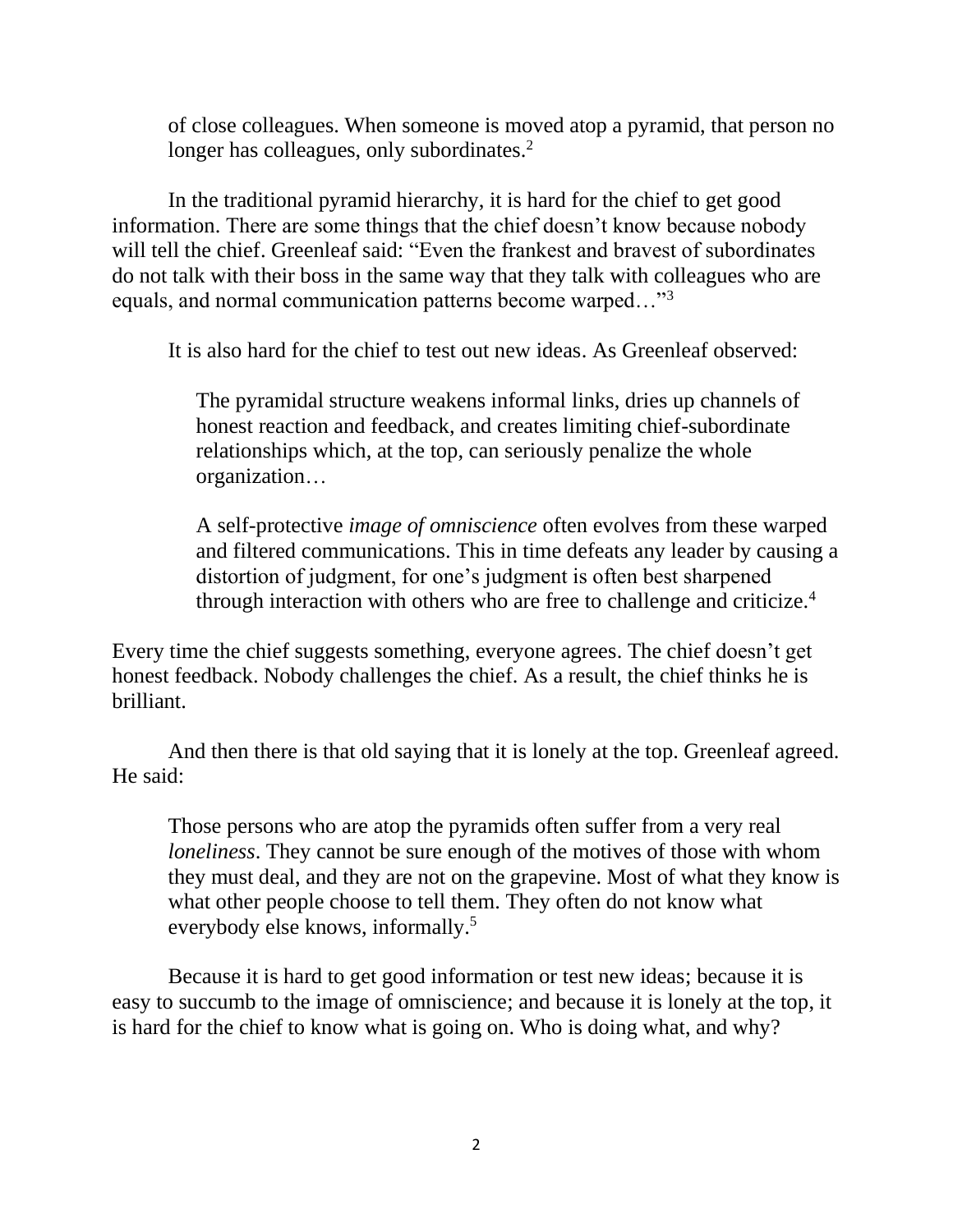#### *The answer is teams*

For Greenleaf, the answer is teams. He called them "councils of equals." He said: "No man or woman is complete; no one of them is to be entrusted with all. Completeness is to be found only in the complemental talents of several who relate as equals."<sup>6</sup>

The simple fact is that no one person can *know* all that needs to be known to make good decisions in complex organizations. No one person can *do* all that needs to be done to carry our decisions in complex organizations. And no one person can *monitor* everything and fully understand what is happening in complex organizations.

It takes a team to do all that. Teams can gather a wider range of information than individuals. Team members can bring to bear a variety of different backgrounds, skills, and experiences to interpret information. Team members can offer a variety of points of view regarding the decisions to be made. So good teams can make better decisions than individuals can make on their own.

Greenleaf argued for teams at all levels, but he was especially interested in the benefits of having a team at the top. A good way to flatten the hierarchy and achieve more effective decision-making is to flatten the top of the pyramid. You can do that by bringing together senior leaders from more than one level—senior leaders who are committed to the organization and to each other. Invite them to share information and ideas from all their sources, discuss and deliberate issues from different points of view, and work toward a common understanding of the issues and the preferred policies or courses of action. The chief is still the chief, and can make the final decision, but it will be a better decision because there was more information, broader analysis, and the benefit of different points of view.

Actually, what often happens in a good team process is that, as a result of all the sharing and discussion, the right decision eventually becomes obvious to everyone. At that point, the chief doesn't make the decision, the chief *announces* the decision that has achieved team agreement and support.

A team is different from a work group. Work groups are hierarchical. They have a strong leader, individual accountability, and individual work products. The work group leader is responsible for the group's results. By contrast, teams are not hierarchical. Teams are characterized by shared leadership roles, individual and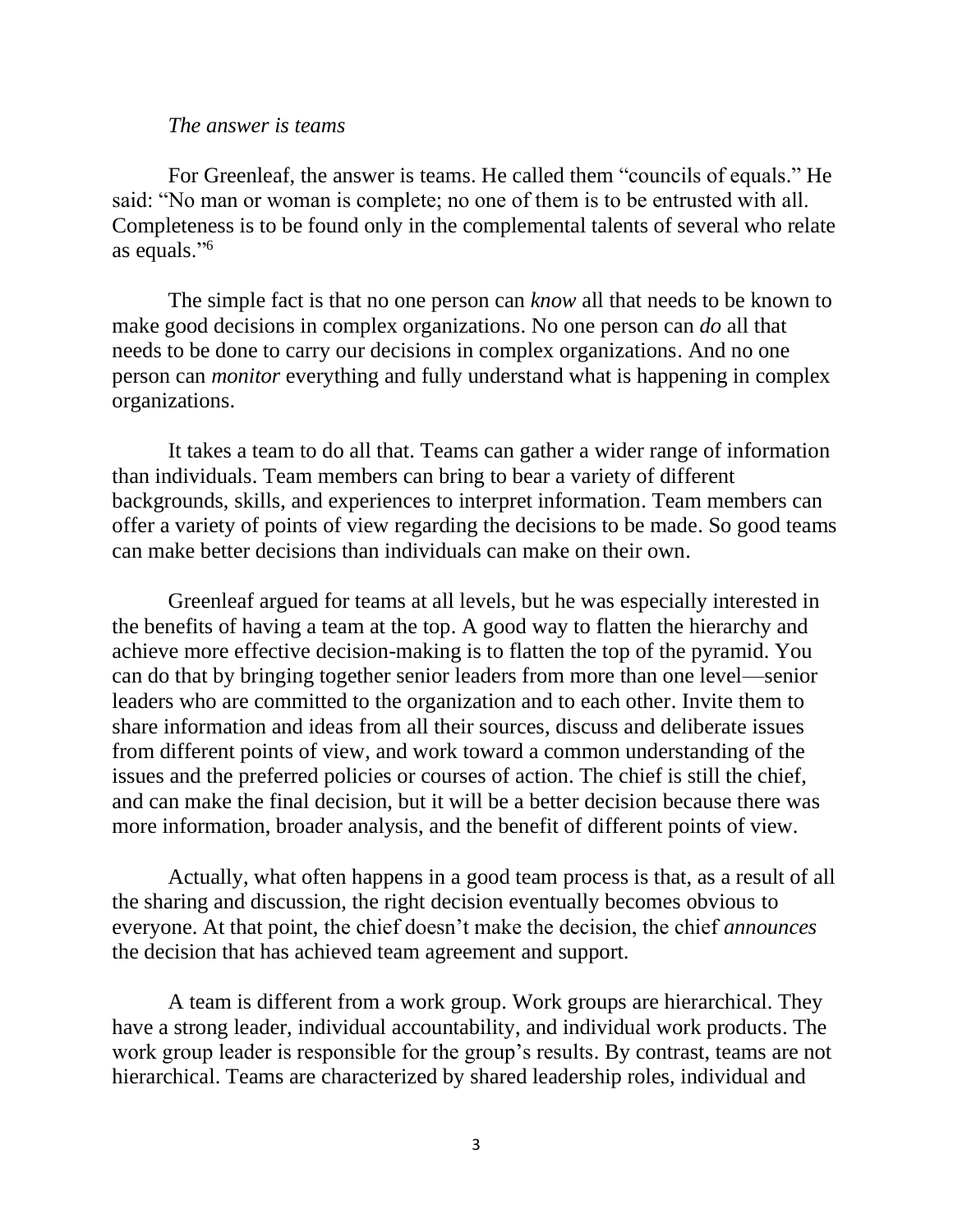mutual accountability, and collective work products. Everybody on the team is responsible for the team's results.

Work groups are often used for routine tasks such as collecting information and coordinating activities. Teams are best at solving problems and seizing opportunities. When you need a breakthrough, a new paradigm, or a creative solution, you need a team.

Team members are equal in that each member of the team is equally important to achieving the team's task. Servant leaders choose individuals for teams based on their backgrounds, experience, expertise, or insight, not because of their titles or positions in the organization. Teams are most effective when they consist of people with *diverse* backgrounds, experiences, expertise, and points of view who are willing to listen to each other.

Mutual respect among team members is a requirement for effective teamwork. Teams do not function well when any team member considers himself or herself a star—a sole performer who doesn't need input or advice from others. The opinions and insights of all team members must be considered carefully. Team members can contribute ideas on any aspect of the task, even if it is outside their daily area of expertise or responsibility. No one individual has to be an expert in everything, because it is the team as a whole that is the expert. Leadership of the team can rotate as the tasks and issues change, allowing each member of the team to contribute in his or her area of strength.

### *Networks and a chain of coaching*

Organizations need leaders, but leaders do not have to sit at the top of a hierarchical pyramid. Leaders can participate as "first among equals" on teams. They can also guide a network of people whose members respond to changes in the external environment by changing the shape of the network. You can lead through your relationships instead of a pyramidal organization chart.

Traditional management texts talk about the "span of control." What works better is a broad span of relationships within the organization. Those relationships can form a number of networks, all of which are based on mutual respect. When we respect people, we include them, listen to them, network with them, and team up with them.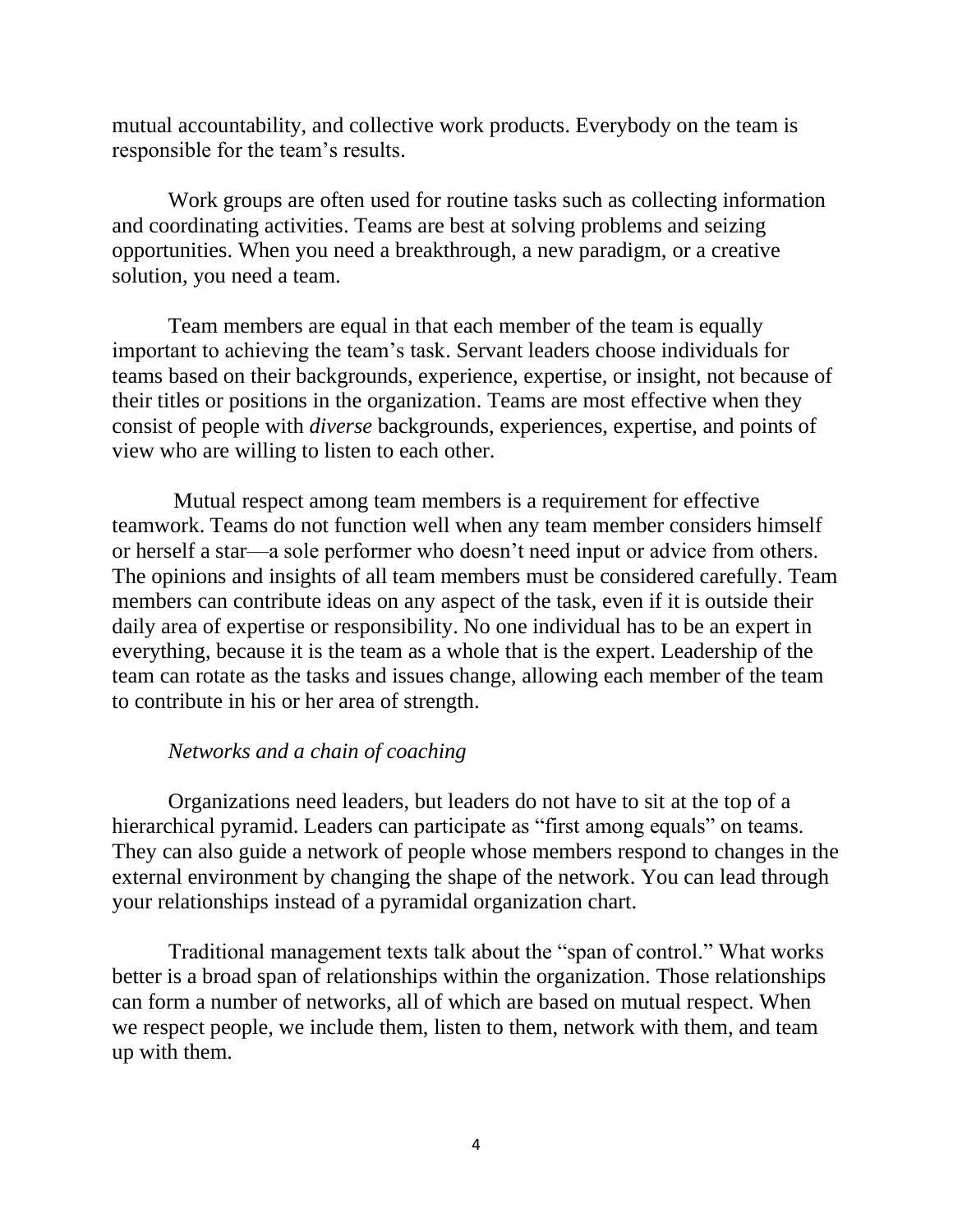Traditional management texts also talk about the "chain of command." What works better is a chain of coaching. Yes, organizations need rules and procedures. However, focusing on the chain of command does not bring out the best in others. We bring out the best in others by coaching them.

The problem with focusing on control is that we really can't control other people. We can influence them, but we can't really control them. When a leader makes a decision, people may not understand, or may not have the training or equipment they need to implement the decision. They can also decide to resist. They can drag their feet, or pretend they don't understand, or simply sabotage a decision. People who do not comply can be terminated, but they still have not done what the leader asked them to do, and the leader has to find their replacement, which can take time and money.

That's why making a decision or giving orders is not enough. The leader has to make sure that people understand what needs to be done, see the purpose of it, have the required training and equipment, have the time to do what is needed, and are willing and able to do it. That takes coaching. Coaching can help colleagues to better understand the organization's mission and their own role in fulfilling that mission. It can help them develop specific skills that improve their performance. It is a way to make sure that people have what they need to perform at their highest possible levels. Coaching can build the knowledge, experience, self-confidence, and performance of the individuals being coached. Control doesn't do that.

### *Focus on serving others*

Because hierarchies are so embedded in our culture, it is hard for some people to shift to teams, networks, and coaching. We are used to someone being in charge—someone at the top of a hierarchy. It is hard to imagine any other way to get things done. But there is, in fact, another way, and it is a better way.

It helps to step back and acknowledge that we do not come together in organizations in order to create a hierarchy with a leader ensconced on top. We come together in organizations to get things done. That's why "who's in charge?" is not the most important question. There are more important questions, such as:

- Who are we here to serve? Why?
- How well are we serving them? How do we know?
- How can we serve them better? What resources would we need?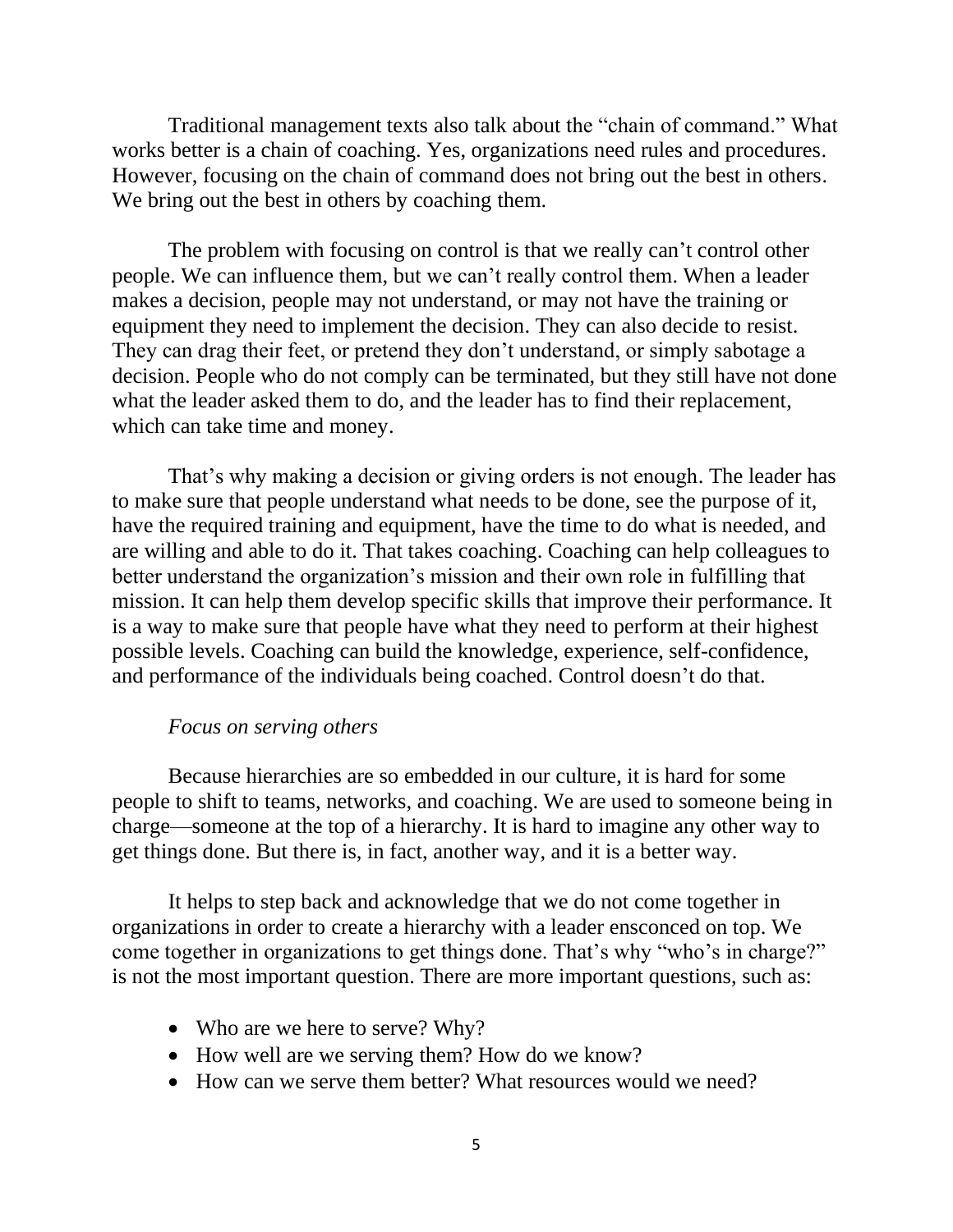The practical questions that follow are:

- What specifically needs to be done? (Let's define our work.)
- Have all the tasks been assigned? (Let's allocate our work.)
- How can we measure our progress? (Let's monitor our work.)

Instead of focusing on a single leader who is "in charge," we should focus on identifying and meeting the needs of others. That's what servant-leaders do. And a team of servant-leaders can do this very well. In fact, a team is likely to do a better job than a single leader, because a single leader cannot know as much, or do as much, as a team.

In order to get the work done, team members need to consult with each other, coordinate with each other, and cooperate with each other. There must be consultation when gathering facts and opinions and developing ideas. There must be coordination when making decisions and planning activities. And there must be cooperation when implementing a decision or activity. Teams can do all those things and produce excellent results without creating layers of hierarchical approval.

Of course, individual team members have specific responsibilities. They have tasks to complete and measurable goals to reach. They report to the full team, because they are accountable to the full team for achieving their individual results. This mutual accountability is one of the characteristics of an effective team.

Meanwhile, team leaders still have plenty of leadership responsibilities—the additional responsibilities that come with being "first among equals." Team leaders make sure their teams have what they need to be effective—time, resources, training, information, and opportunities to learn and grow. Team leaders coach, advise, set the agenda, and monitor progress. They work *for* their teams, so their teams can perform at their highest possible levels. Team leaders also do real work, as members of their teams. Team leaders do not just watch; they participate and report on their work, along with everyone else on the team.

## *Not machines but relationships*

Does all this sound radical? Warm-and-fuzzy? A lot of wishful thinking? Something akin to anarchy?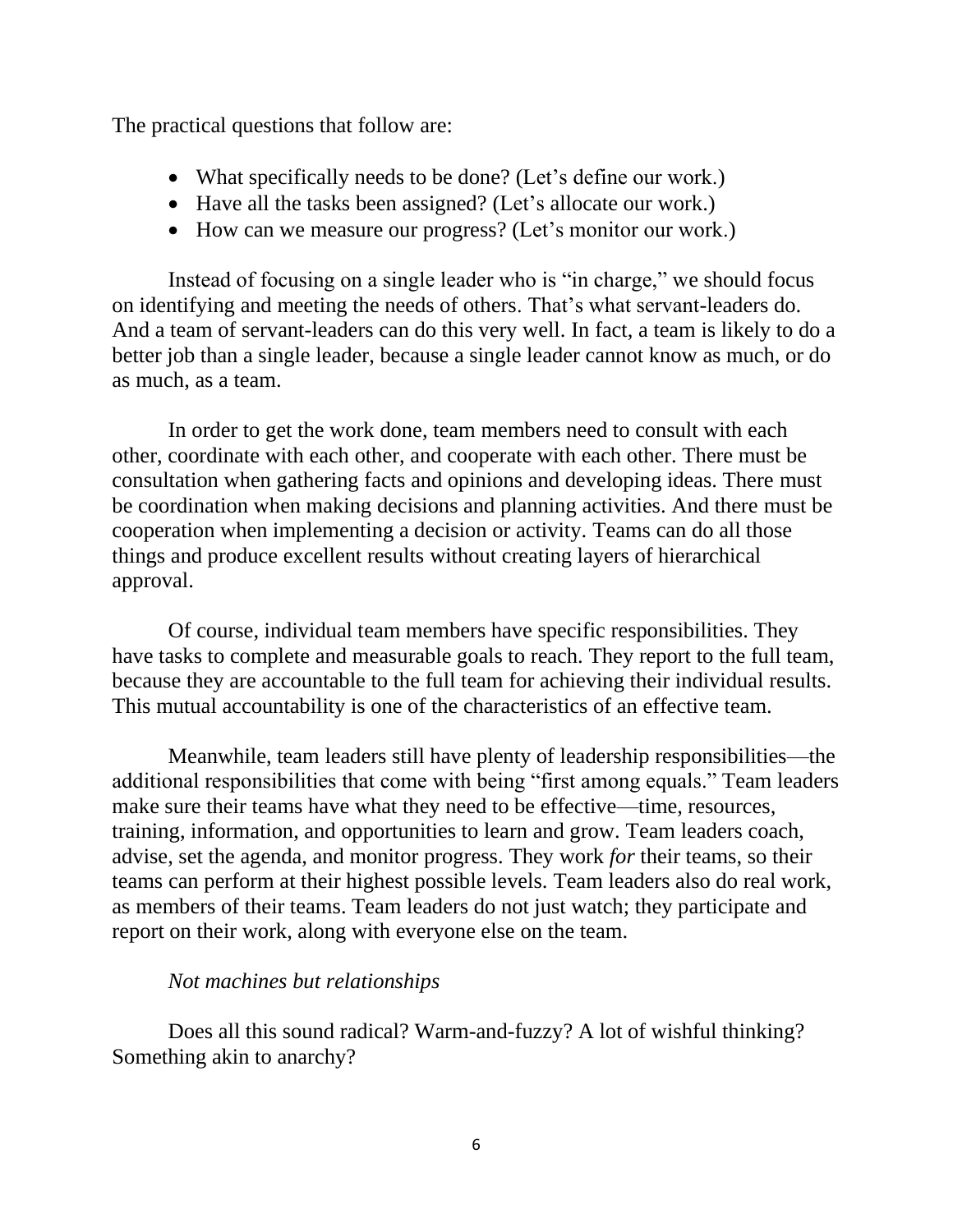Not to me. My experience is that a team with a servant-leader as a facilitator works far better than a hierarchical structure, with its layers of bureaucracy and approvals. Because it is a more open and fluid process, the team process can be messy and confusing. However, because it promotes sharing and learning, the team process is likely to achieve a better result. For team members, the process is more meaningful, more motivating, and more fulfilling. It allows team members to contribute their talent and ability at their highest levels, and to truly "own" the organization's mission and work.

Margaret Wheatley invites us to see our organizations differently. In her book *Leadership and the New Science*, she reminded us that a leader cannot control an organization's results through a rigid organizational structure. She argued that the universe can no longer best be understood as a machine, as in Newtonian physics. Rather, it is best understood in terms of relationships and connections, as in quantum physics. We should no longer look at our organizations as machines we can control, but as dynamic living systems in which we can participate. The issue for the servant leader is not how to control others, then, but how to build strong, positive relationships with others. Wheatley said:

We will need to become savvy about how to build relationships, how to nurture growing, evolving things. All of us will need better skills in listening, communicating, and facilitating groups, because these are the talents that build strong relationships… Those who relate through coercion, or from a disregard for the other person, create negative energy. Those who are open to others and who see others in their fullness create positive energy. Love in organizations, then, is the most potent source of power we have available.<sup>7</sup> (Wheatley)

So how do you flatten the hierarchy? You can do it through teams, networks, coaching—and love.

- $3$  Id.
- $4$  Id.
- 5 Id., 76-77

<sup>1</sup>Robert K. Greenleaf, "The Institution as Servant," in *Servant Leadership: A Journey into the Nature of Legitimate Power and Greatness* (New York: Paulist Press, 1977/2002).

 $2$  Id., 76.